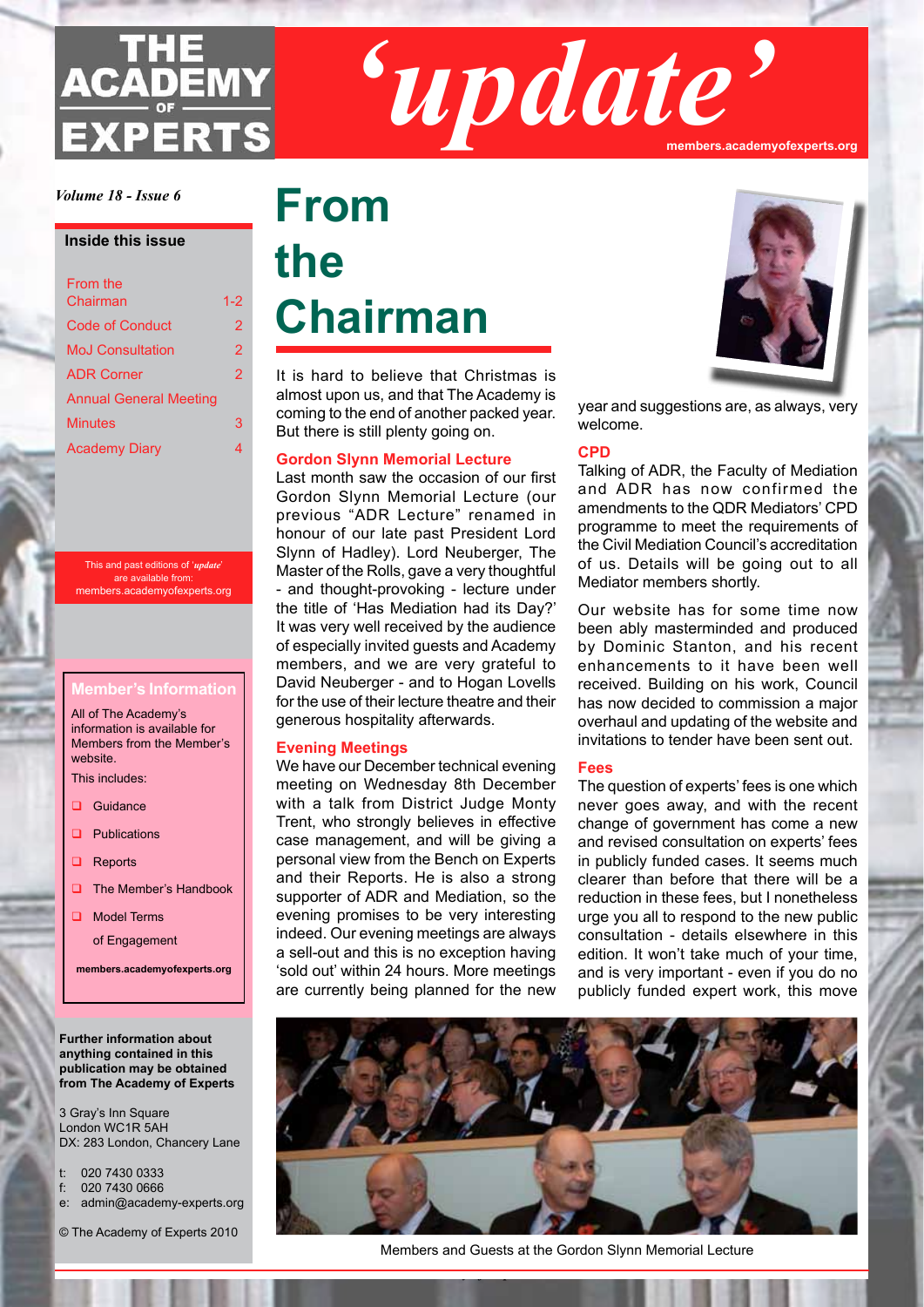#### **From the Chairman**

#### *...cont from page 1*

could - as we repeatedly remind you all - eventually have implications for all experts' fees. The Academy itself continues to liaise with the MoJ and will also be responding to the consultation (see below).

#### **Happy New Year!**

Otherwise, it merely remains for me to wish you all the very best for a Happy Christmas and prosperous New Year and to look forward to seeing as many of you as possible at the Chairman's Lunch on January 28th, and at our annual "That Was the Year that Was" Seminar immediately beforehand.

#### **Phillippa Rowe Chairman December 2010**

#### **New Code of Conduct - valid from 1st March 2011**

This Code, valid from 1st March 2011 applies to all TAE members and is in addition to the Code of Practice for Experts and the Code of Conduct for Mediators.

#### **Preamble**

This Code of Conduct applies to all Members of The Academy irrespective of their membership category and grade.

In addition to this Code of Conduct there are Codes of Practice for Members both when acting as Experts or Dispute Resolvers with which Members must comply with. A Member should also comply with General Professional Principles:

#### These include:

 $\Box$  Being a "fit and proper" person

- $\Box$  Having and maintaining a high standard of technical knowledge and practical experience in their professional field
- $\Box$  Keeping their knowledge up to date and undertaking appropriate continuing professional development and training.

#### **The Code**

- 1 Members shall at all times act with integrity.
- 2 A Member shall not act in such a way as is likely to bring discredit on himself or The Academy of Experts.
- 3 A Member shall comply with all appropriate Codes of Practice and Guidelines.

#### **Public Funding Consultations**

Following the publication of the Jackson report and the Government's spending review the Ministry of Justice has now published its consultation papers on Civil Litigation Funding and the Reform of Legal Aid.

The plans will withdraw public funding from a large number of civil cases in an attempt to reduce by £350 million the legal aid bill – amongst those affected will be family disputes and clinical negligence. It is expected that there will be a 10% cut in the fees paid across the board and this will include experts.

The Academy will be preparing a response and as ever would ask members to give their views on the subject.

A survey will shortly be distributed to help with member feedback.

As the closing date of both of the

consultations is 14 February 2011 there is not much time for preparation. Early responses from members would, therefore, be most helpful.

On Publicly Funded Experts:

*"The rationale for the proposed reforms is to reduce the costs of expert witnesses in legally aided proceedings. The objective of codifying the LSC's benchmark rates for experts and reducing by 10% is to make payments to experts more predictable and bring costs under greater control. The 10% reduction in fees is designed to reduce overall expenditure on experts, which should contribute to the savings required from legal aid."*

#### **Links**

http://www.justice.gov.uk/ consultations/consultations.htm

#### **The questions (Q39) directly relating to Experts are:**

#### **Do you agree that:**

- $\Box$  there should be a clear structure for the fees to be paid to experts from legal aid;
- $\Box$  in the short term, the current benchmark hourly rates, reduced by 10%, should be codified;
- $\Box$  in the longer term, the structure of experts' fees should include both fixed and graduated fees and a limited number of hourly rates;
- $\Box$  the categorisations of fixed and graduated fees shown in Annex J are appropriate; and
- $\Box$  the proposed provisions for 'exceptional' cases set out at paragraph 8.16 are reasonable and practicable?

#### **More Mediation?**

Mediation and its role in the mainstream Civil Justice system is a matter of hot debate at the moment.

For many years ADR proponents have been trying to make Mediation less of an 'alternative' and more the favoured route to dispute resolution. Now under the new government and minister Jonathan Djanogly we may **ADR Corner**

just be taking a step closer to seeing this in reality.

#### **Civil Mediation Council**

The Civil Mediation Council AGM will take place on 15th December at 1630 at the Chartered Institute of Arbitrators. The meeting will be considering changes to the constitution as well updates on accreditation and publishing members details.

*The Academy of Experts*

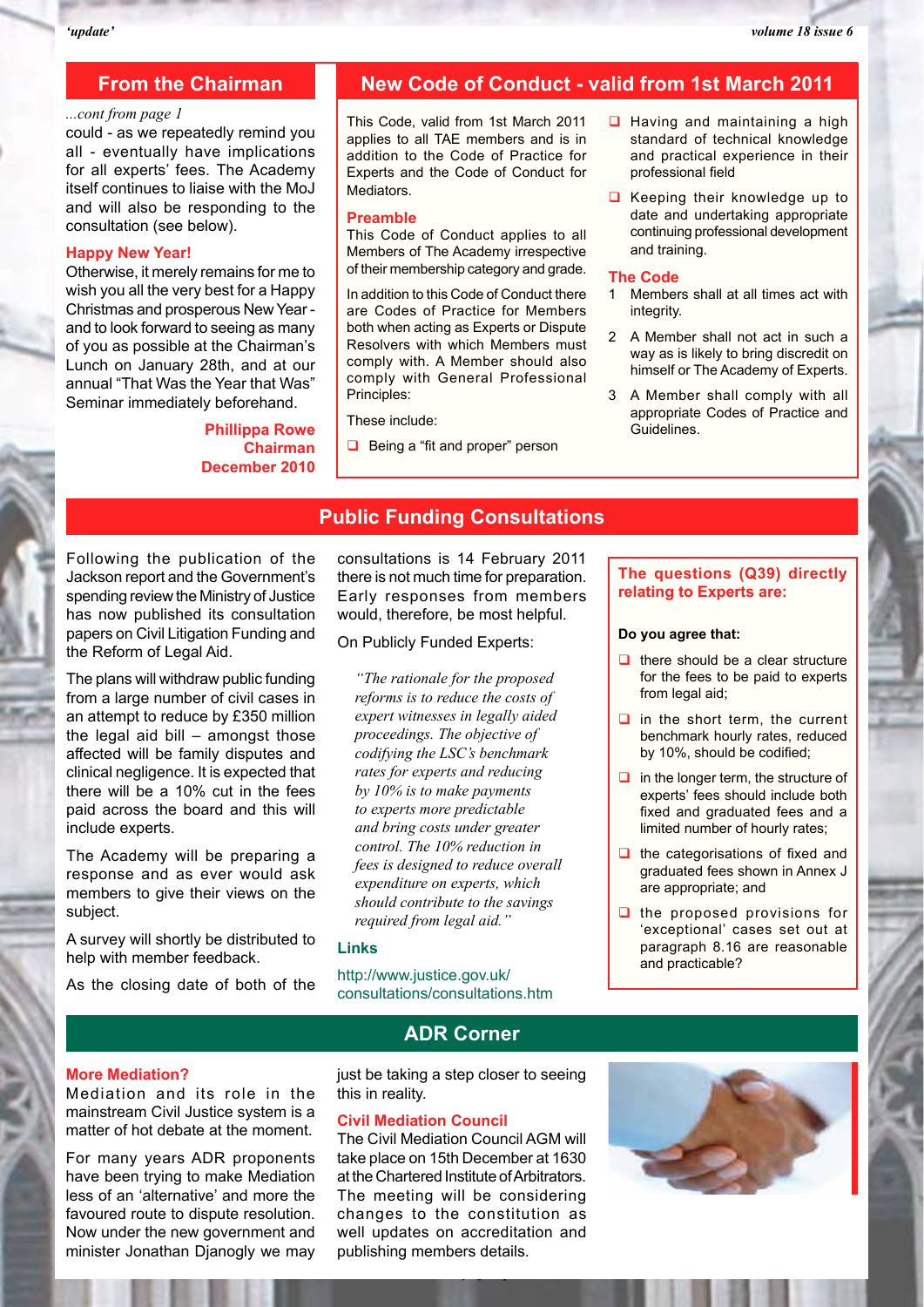#### **Minutes of the AGM**

Minutes of The Annual General Meeting held at 3 Gray's Inn Square, Gray's Inn, London, WC1 on Wednesday 13th October 2010

Present: R Swan – Deputy Chairman, in the Chair and Members

Apologies: The President, Vice Presidents

Messrs Britten, Compton, Johnson, Gardner, Narula, and O'Neill.

The Chairman welcomed and thanked everyone for attending the meeting.

#### 1 **Minutes of AGM held on Monday 12th October 2009**

The minutes of the AGM were adopted and signed by the Deputy Chairman

#### 2 **Matters Arising**

There were no matters arising.

#### 3 **Chairman's Report**

The Chairman's report had been published in 'update' Volume 18 Issue 5 and was taken as read.

There being no questions the report was adopted at the meeting.

#### 4 **Treasurer's Report**

The Chief Executive presented the accounts to the meeting on behalf of the Treasurer.

There we no questions on the accounts. However it was noted that there had been an increase in income which was very positive whilst expenditure had been carefully managed.

The meeting recorded its thanks to those involved and in particular to Ben Johnson, the Deputy Treasurer for his work over the last year. The accounts were adopted by the meeting nem con.

#### 5 **To appoint the Auditors for the year 2009-2010**

The Chief Executive stated that the Executive would like to propose Greenaways as the auditors for the coming year. They had completed the last two audits for the Academy. These had been done efficiently and at less cost than in previous years.

It was agreed by the meeting that Greenaways be reappointed as auditors.

#### 6 **Election of Officers**

The Chief Executive stated that nominations had been received as follows:

| Chairman        | Phillippa Rowe  |
|-----------------|-----------------|
| Deputy Chairman | Richard Swan    |
| Vice Chairman   | Lorna Thomas    |
| Secretary       | Charles Gardner |
| Treasurer       | Sam Narula      |

They were declared elected unopposed.

#### 7 **Election of Council Members**

The Secretary declared that there were four vacancies for Council and that at the close of nominations 3 nominations had been received and they were duly elected.

Mia Caldwell

Andrew Mainz

Nigel O'Neill

It was noted that there was a further vacancy which was unfilled.

#### 8 **Subscriptions**

Council had considered the matter of subscriptions and were mindful of the current economic climate and it was their recommendation that they should now be increased by not more than 5% rounded. This was agreed.

#### 9 **To adopt an amendment to the constitution (section 4.5) as follows:**

*"The day to day administration of The Academy shall be under the control of a Chief Executive or other designated appointee who shall be appointed by the Executive Committee on the Council's delegated authority."*

The Chief Executive presented the proposed amendment to the constitution which was adopted.

#### 10 **Any Other Busines**s

The Chief Executive stated that Council wished it to be noted that the Code of Practice will be amended with effect from 1st March 2011 requiring that all practicing members (whether QDRs or Experts) have a minimum of £1 million professional indemnity cover.

It was agreed that this change should be specifically drawn to members' attention via 'update' highlighting the current level of the premium via The Academy's members' insurance scheme.

The Chief Executive on behalf of the Members thanked all the retiring members of Council for their contribution.

The meeting closed.

*The Academy of Experts*